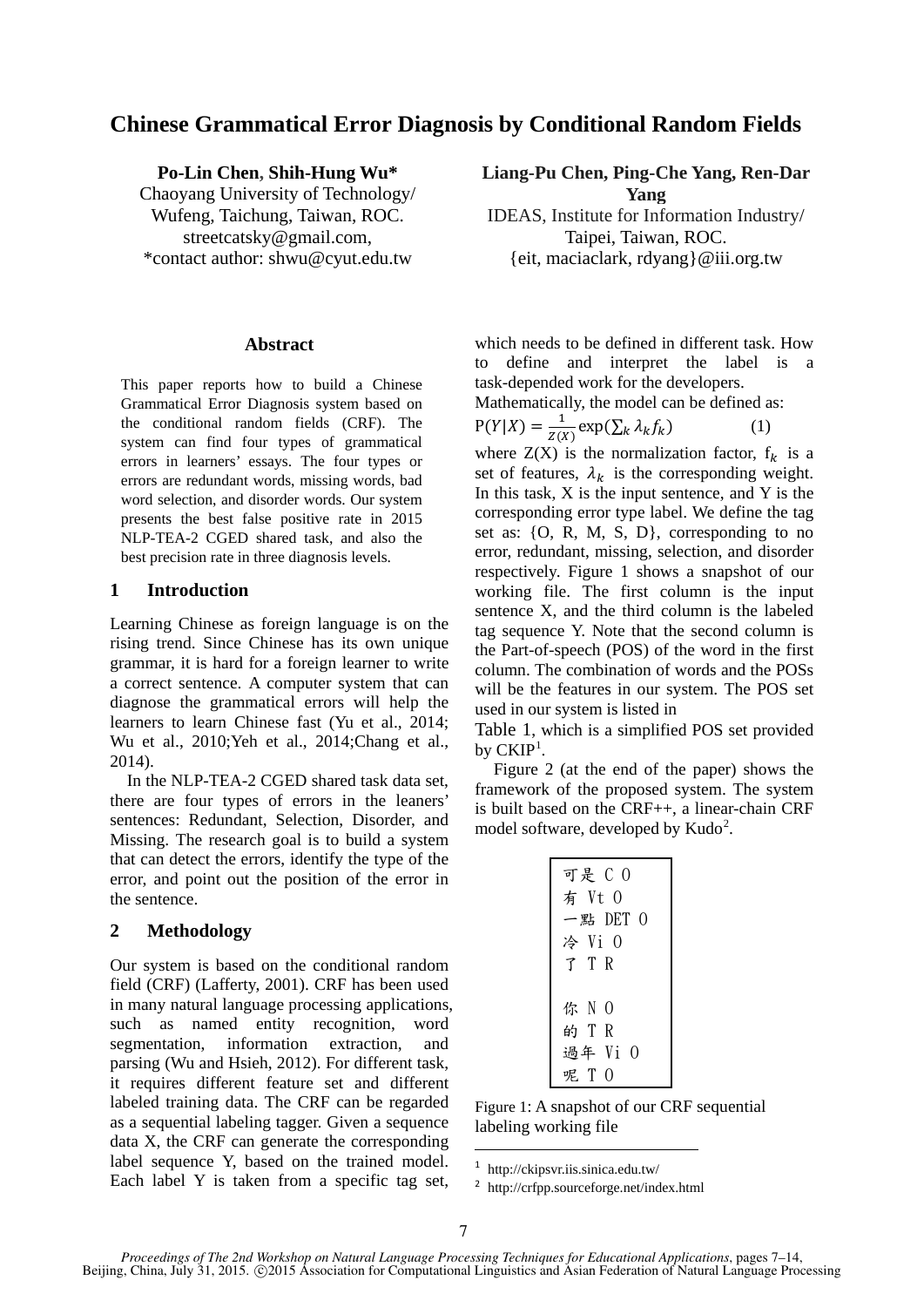| Simplified<br><b>CKIP POS</b> | <b>Corresponding CKIP</b><br><b>POS</b> |  |  |  |
|-------------------------------|-----------------------------------------|--|--|--|
| A                             | 非謂形容詞                                   |  |  |  |
| C                             | 對等連接詞,如:和、跟                             |  |  |  |
|                               | 關聯連接詞                                   |  |  |  |
|                               | 連接詞,如: 等等                               |  |  |  |
| <b>POST</b>                   | 連接詞,如:的話                                |  |  |  |
|                               | 後置數量定詞                                  |  |  |  |
|                               | 後置詞                                     |  |  |  |
|                               | 數量副詞                                    |  |  |  |
|                               | 動詞前程度副詞                                 |  |  |  |
| <b>ADV</b>                    | 動詞後程度副詞                                 |  |  |  |
|                               | 句副詞                                     |  |  |  |
|                               | 副詞                                      |  |  |  |
| ASP                           | 時態標記                                    |  |  |  |
|                               | 普通名詞                                    |  |  |  |
|                               | 專有名稱                                    |  |  |  |
| N                             | 地方詞                                     |  |  |  |
|                               | 位置詞                                     |  |  |  |
|                               | 時間詞                                     |  |  |  |
|                               | 代名詞                                     |  |  |  |
|                               | 數詞定詞.                                   |  |  |  |
|                               | 特指定詞                                    |  |  |  |
| DET                           | 指代定詞                                    |  |  |  |
|                               | 數量定詞                                    |  |  |  |
| M                             | 量詞                                      |  |  |  |
| Nv                            | 名物化動詞                                   |  |  |  |
|                               | 感嘆詞                                     |  |  |  |
| T                             | 語助詞                                     |  |  |  |
|                               | 的,之,得,地                                 |  |  |  |
| Р                             | 介詞                                      |  |  |  |
|                               | 動作不及物動詞                                 |  |  |  |
| Vi                            | 動作類及物動詞                                 |  |  |  |
|                               | 狀態不及物動詞                                 |  |  |  |
|                               | 狀態類及物動詞                                 |  |  |  |
|                               | 動作使動動詞                                  |  |  |  |
|                               | 動作及物動詞                                  |  |  |  |
|                               | 動作接地方賓語動詞                               |  |  |  |
|                               | 雙賓動詞                                    |  |  |  |
|                               | 動作句賓動詞                                  |  |  |  |
| Vt                            | 動作謂賓動詞                                  |  |  |  |
|                               | 分類動詞                                    |  |  |  |
|                               | 狀態使動動詞                                  |  |  |  |
|                               | 狀態及物動詞                                  |  |  |  |
|                               | 狀態句賓動詞                                  |  |  |  |
|                               | 狀態謂賓動詞                                  |  |  |  |

#### Table 1: Simplified CKIP POS

## **2.1 Training phase**

In the training phase, a training sentence is first segmented into terms. Each term is labeled with the corresponding POS tag and error type tag. Then our system uses the CRF++ leaning algorithm to train a model. The features used in CRF++ can be expressed by templates. Table 12 (at the end of the paper) shows one sentence in our training set.

Table 13 (at the end of the paper) shows all the templates of the feature set used in our system and the corresponding value for the example. The format of each template is %X[row, col], where row is the number of rows in a sentence and column is the number of column as we shown in Figure 1. The feature templates used in our system are the combination of terms and POS of the input sentences. For example, the first feature template is "Term+POS", if an input sentence contains the same term with the same POS, the feature value will be 1, otherwise the feature value will be 0. The second feature template is "Term+Previous Term", if an input sentence contains the same term bi-gram, the feature value will be 1, otherwise the feature value will be 0.

## **2.2 Test phase**

In the Test phase, our system use the trained model to detect and identify the error of an input sentence. Table 2, Table 3, and Table 4 show the labeling results of examples of sentences with error types Redundant, Selection, Disorder, and Missing respectively.

| Word   | <b>POS</b> | tag | <b>Predict tag</b> |
|--------|------------|-----|--------------------|
|        | N          | O   |                    |
|        | Vt         | ( ) | 0                  |
| 他是真很好的 | <b>ADV</b> | R   | R                  |
|        | <b>ADV</b> | 0   | $\left( \right)$   |
|        | Vi         | ( ) | ( )                |
|        |            | O   | O                  |
|        |            |     |                    |

Table 2: A tagging result sample of a sentence with error type Redundant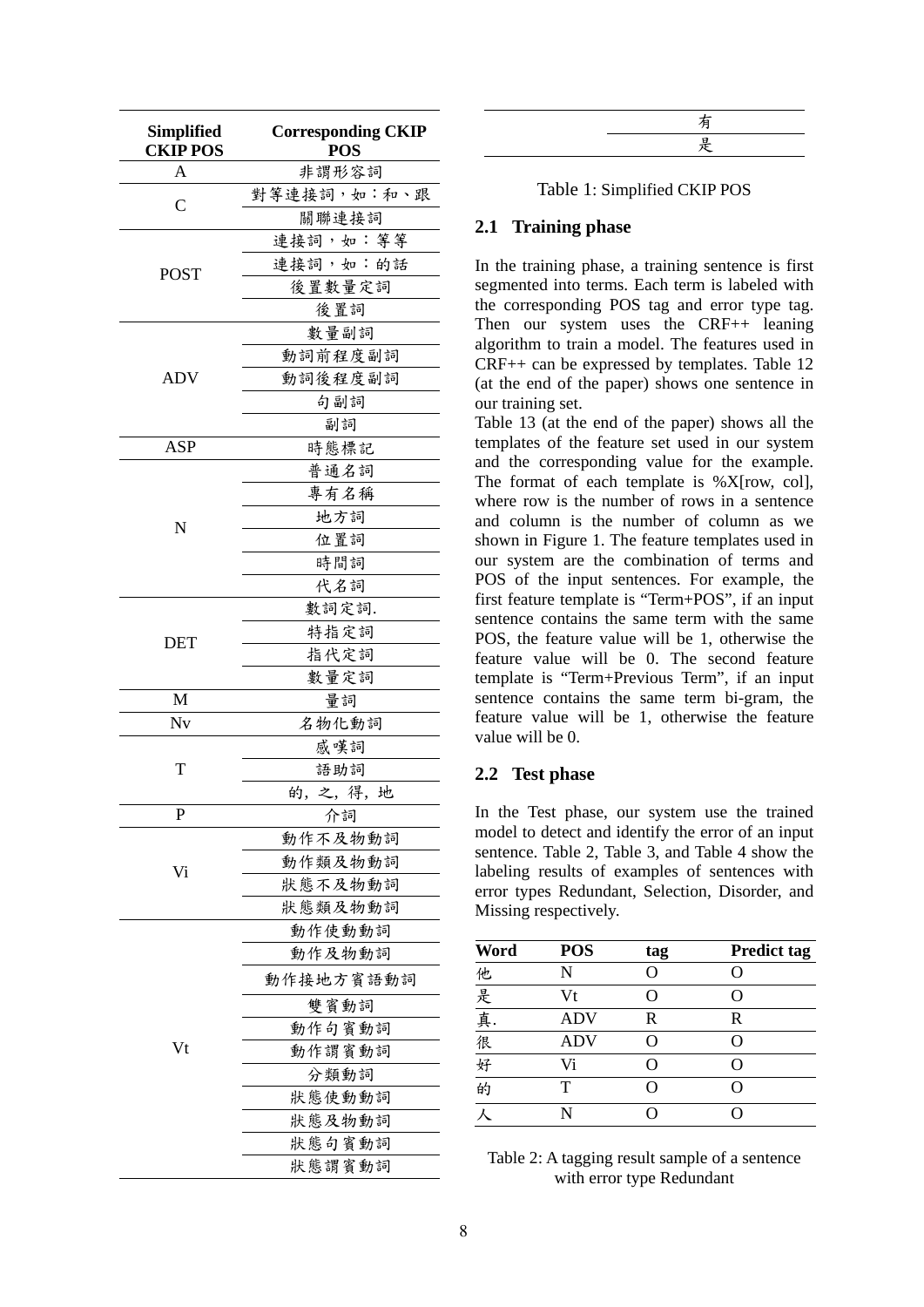| <b>Term</b> | <b>POS</b> | tag | <b>Predict tag</b> |
|-------------|------------|-----|--------------------|
|             | N          | ∩   | ( )                |
|             | <b>DET</b> |     | O                  |
|             | <b>ADV</b> | ( ) | $\epsilon$         |
| 你千不在這個      | Vt         |     | ∩                  |
|             | <b>DET</b> | ( ) | $\epsilon$         |
|             | M          | S   | S                  |
|             |            |     |                    |

Table 3: A tagging result sample of a sentence with error type Selection

| <b>Term</b> | <b>POS</b> | tag | <b>Predict tag</b> |  |  |
|-------------|------------|-----|--------------------|--|--|
| 你           |            |     |                    |  |  |
| 什麼          | DET        | D   |                    |  |  |
| 要.<br>玩     | ADV        | D   |                    |  |  |
|             | Vt         | ו ו |                    |  |  |

Table 4: A tagging result sample of a sentence with error type Disorder

| ٠           |            |     |                    |  |  |
|-------------|------------|-----|--------------------|--|--|
| <b>Term</b> | <b>POS</b> | Tag | <b>Predict tag</b> |  |  |
| 看           | Vt         | 0   |                    |  |  |
| 電影          |            | 0   |                    |  |  |
| 時候          |            | м   |                    |  |  |

## Table 5: A tagging result sample of a sentence with error type Missing example

If all the system predict tags in the fourth column are the same as the tags in the third column, then the system labels the sentence correctly. In the formal run, accuracy, precision, recall (Clevereon, 1972), and F-score (Rijsbergen,1979) are considered. The measure metrics are defined as follows. The notation is listed in Table 6.

|                  |   | <b>System predict tag</b> |     |  |
|------------------|---|---------------------------|-----|--|
|                  |   |                           | ĸ   |  |
| <b>Known</b> tag |   | tpA                       | eAB |  |
|                  | R | eBA                       | tpB |  |

Table 6: The confusion matrix.

Precision A  $=\frac{tpA}{tpA+eB}$ 

Recall  $A = \frac{tpA}{tpA+eAB}$ 

 $F1$ -Score A = 2  $\times \frac{Precision A \times Recall}{Precision A + Recall}$ Precision  $A + \text{Recall}$ <br>Accuracy  $= \frac{tpA + tpB}{All Data}$ 

## **3 Experiments**

## **3.1 Data set**

Our training data consists of data from NLP-TEA1(Chang et al.,2012)Training Data, Test Data, and the Training Data from<br>NLP-TEA2. Figure 3 (at the end of the  $NLP-TEA2.$  Figure 3 paper)shows the format of the data set. Table 7 shows the number of sentences in our training set.

| <b>NLP-TEA1 NLP-TEA2</b> |     |  |
|--------------------------|-----|--|
| 1830                     | 434 |  |
| 874                      |     |  |
| 827                      | 849 |  |
| 724                      | 306 |  |
| 225                      | 522 |  |
|                          |     |  |

| Table 7: Training set size |  |  |  |  |  |
|----------------------------|--|--|--|--|--|
|----------------------------|--|--|--|--|--|

## **3.2 Experiments result**

In the formal run of NLP-TEA-2 CGED shared task, there are 6 participants and each team submits 3 runs. Table 8 shows the false positive rate. Our system has the lowest false positive rate 0.082, which is much lower than the average.

Table 9, Table 10, and Table 11 show the formal run result of our system compared to the average in Detection level, Identification level, and Position level respectively. Our system achieved the highest precision in all the three levels, but the accuracy of our system is fare. However, the recall of our system is relatively low. The numbers in boldface are the best performance amount 18 runs in the formal run this year.

| <b>Submission</b> | <b>False Positive Rate</b> |
|-------------------|----------------------------|
| CYUT-Run1         | 0.096                      |
| CYUT-Run2         | 0.082                      |
| CYUT-Run3         | 0.132                      |
| Average of all 18 |                            |
| runs              | 0.538                      |

Table 8: The false positive rate.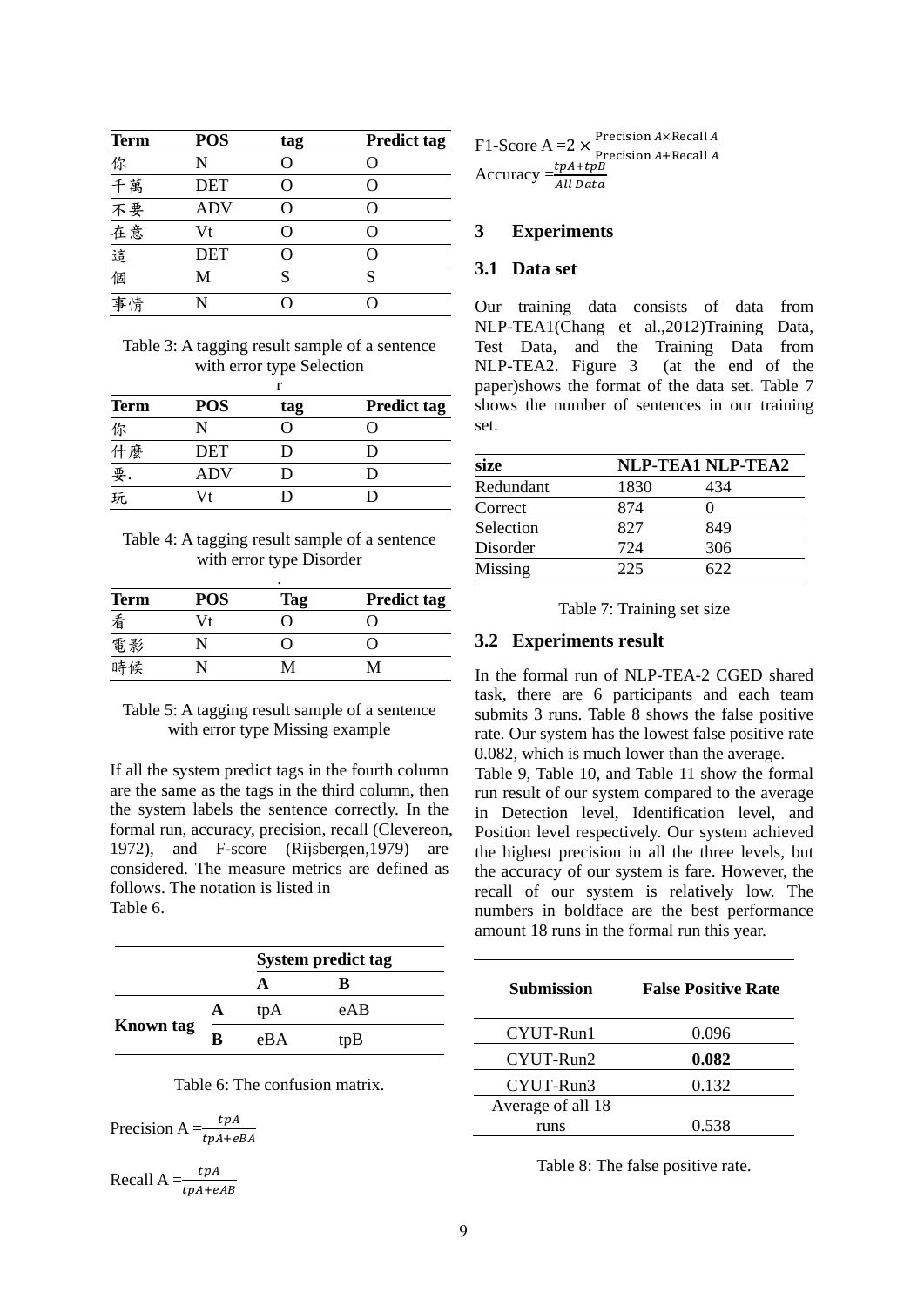|                   | <b>Detection Level</b>                 |                     |         |        |  |  |
|-------------------|----------------------------------------|---------------------|---------|--------|--|--|
|                   | <b>Accuracy Precision Recall</b><br>F1 |                     |         |        |  |  |
| $CYUT-Run1$ 0.584 |                                        | 0.7333 0.264 0.3882 |         |        |  |  |
| $CYUT-Run2$ 0.579 |                                        | $0.7453 \quad 0.24$ |         | 0.3631 |  |  |
| CYUT-Run3         | 0.579                                  | 0.6872 0.29 0.4079  |         |        |  |  |
| Average of        |                                        |                     |         |        |  |  |
| all 18 runs       | 0.534                                  | 0.560               | (1.607) | 0.533  |  |  |

Table 9: Performance evaluation in Detection Level.

|                                     | <b>Identification Level</b> |                           |        |                 |
|-------------------------------------|-----------------------------|---------------------------|--------|-----------------|
|                                     |                             | <b>Accuracy Precision</b> | Recall | F1              |
| CYUT-Run1                           | 0.522                       | 0.5932                    |        | $0.14$ $0.2265$ |
| CYUT-Run2                           | 0.525                       | 0.6168                    |        | 0.132 0.2175    |
| CYUT-Run3                           | 0.505                       | 0.5182                    |        | 0.142 0.2229    |
| Average of                          |                             |                           |        |                 |
| all 18 runs                         | 0.335                       | 0.329                     | 0.208  | 0.233           |
| Table 10: Performance evaluation in |                             |                           |        |                 |
| Identification Level.               |                             |                           |        |                 |

|                   | <b>Position Level</b> |                           |               |        |
|-------------------|-----------------------|---------------------------|---------------|--------|
|                   |                       | <b>Accuracy Precision</b> | <b>Recall</b> | F1     |
| CYUT-Run1         | 0.504                 | 0.52                      | 0.104         | 0.1733 |
| $CYUT-Run2$ 0.505 |                       | 0.5287                    | 0.092         | 0.1567 |
| CYUT-Run3         | 0.488                 | 0.45                      | 0.108         | 0.1742 |
| Average of        |                       |                           |               |        |
| all 18 runs       | 0 263                 | 0 166                     | 0.064         |        |

Table 11: Performance evaluation in Position Level.

## **4 Error analysis on the official test result**

There are 1000 sentences in the official test set of the 2015 CGED shared task. Our system labeled them according to the CRF model that we trained based on the official training set and the available data set from last year.

The number of tag O dominates the number of other tags in the training set for sentences with or without an error. For example, sentence no. B1-0436, a sentence without error:

{上次我坐了 MRT 去了圓山站參觀寺廟了,  $O(\pm)$ ,  $O(\mathcal{R})$ ,  $O(\mathcal{H})$ ,  $O(\mathcal{H})$ ,  $R(\mathcal{I})$ ,  $O(MRT)$ ,  $O($ 去), $O(7)$ , $O($ 圓山), $O($ 站), $O($ 參觀), $O($ 寺  $\bar{m}$ ), O(了)}

And, sentence no. A2-0322, a sentence with an error:

{他們從公車站走路走二十分鐘才到電影院了,  $O(\# \mathbb{M})$ ,  $O(\mathcal{W})$ ,  $O(\Delta \nexists k)$ ,  $O(\# \mathbb{R})$ ,  $O(\#)$ ,  $O(1)$ ,  $O(\frac{1}{2})$ ,  $O(\frac{1}{2})$ ,  $O(\frac{1}{2})$ ,  $O(\frac{1}{2})$ ,  $O(\frac{1}{2})$ 院), R(了)}

 Therefore, our system tends to label words with tag O and it is part of the reason that our system gives the lowest false positive rate this year. Our system also has high accuracy and precision rate, but the Recall rate is lower than other systems. We will analyze the causes and discuss how to improve the fallbacks.

We find that there are 11 major mistake types of our system result.

- 1. Give two error tags in one sentence.
- 2. Fail to label the Missing tag
- 3. Fail to label the Disorder tag
- 4. Fail to label the Redundant tag
- 5. Fail to label the Selection tag
- 6. Label a correct sentence with Missing tag
- 7. Label a correct sentence with Redundant tag
- 8. Label a correct sentence with Disorder tag
- 9. Label a correct sentence with Selection tag
- 10. Label a Selection type with Redundant tag
- 11. Label a Disorder type with Missing tag

Analysis of the error cases:

- 1. Give two error tags in one sentence: In the official training set and test set, a sentence has at most one error type. However, our method might label more than one error tags in one sentence. For example, a system output: {他是很聰明學生,  $O($ 他),  $R($ 是),  $O({\mathcal R})$ ,  $O({\mathcal R} \boxplus))$ ,  $M({\mathcal P} \nleq L)$ }. Currently, we do not rule out the possibility that a sentence might contain more than one errors. We believe that in the real application, there might be a need for such situation. However, our system might compare the confidence value of each tag and retain only one error tag in one sentence.
- 2. Fail to label the Missing tag: The missing words might be recovered by rules. For example, a system output: {需要一些東西修 理好,O(需要),**O(**一些**)**,O(東西),O(修 理好)} should be {需要一些東西修理好,  $O(f\ddot{x}, \ddot{x})$ ,  $M(-\underline{b})$ ,  $O(f\ddot{x}, \underline{b})$ ,  $O(f\ddot{x}, \underline{d})$ } and the missing word should be "被" or "把". A set of rule for "被" or "把" can be helpful.
- 3. Fail to label the Disorder tag: The disorder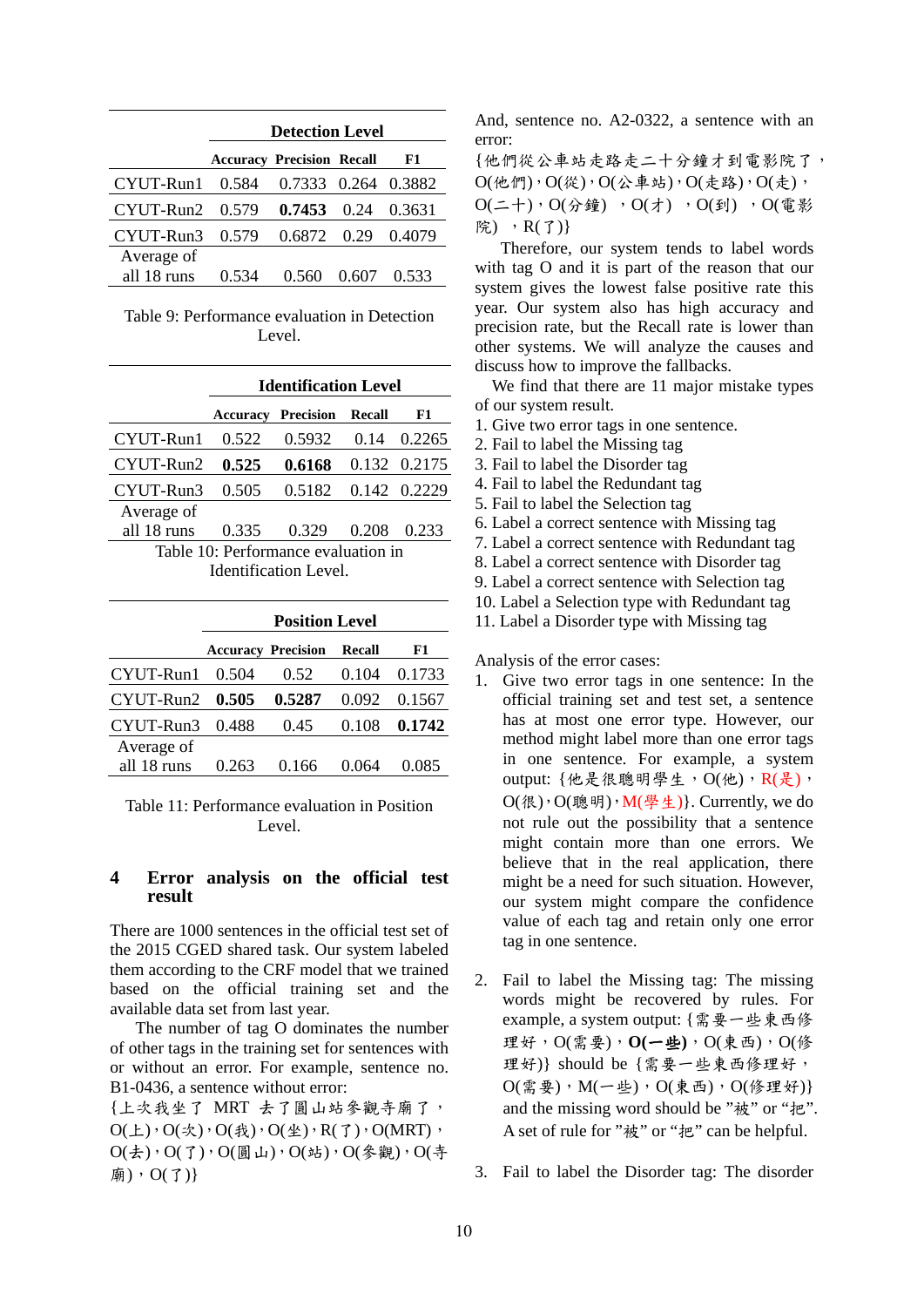error is also hard for CRF model, since the named entity (NE) is not recognized first. For example, a system output: {離台北車站 淡水不太近,**O(**離**)**,**O(**台北**)**,**O(**車站**)**,  $O(\text{\{\&} x) \cdot O(\text{\%}) \cdot O(\text{\{\&}}) \cdot O(\text{\{\&}})$  should be {離台北車站淡水不太近,D(離),D(台北),  $D(\Phi\&C)$ ,  $D(\cancel{x} \times C)$ ,  $O(\bm{\pi})$ ,  $O(\bm{\pi})$ ,  $O(\bm{\hat{w}})$ . The disorder error can only be recognized once the named entities "台北車站" and "淡 水" are recognized and then the grammar rule " NE1+離+NE2+近" can be applied.

- 4. Fail to label the Redundant tag: Some adjacent words are regarded as redundant due to the semantics. Two adjacent words with almost the same meaning can be reduced to one. For example: a system output: {那公園是在台北北部最近新有的,  $O(\text{N})$ ,  $O(\text{N})$ ,  $O(\text{N})$ ,  $O(\text{N})$ ,  $O(\text{N})$ ,  $O(\text{N})$ ,  $O(\text{N})$  $O(\text{1} \cdot \text{1} \cdot \text{1})$ ,  $O(\frac{1}{R} \cdot \text{1} \cdot \text{1})$ ,  $O(\frac{1}{R} \cdot \text{1} \cdot \text{1})$  fail to recognize the redundant word  $R(\triangleq)$  or R(北部). In this case, "新有的" is also bad Chinese, it should be "新建的". However, the word segmentation result makes our system hard to detect the error.
- 5. Fail to label the Selection tag: We believe that it required more knowledge to recognize the selection error than limited training set. For example, a system output: {這是一個很 好的新聞,O(這),O(是),O(一),**O(**個**)**,  $O({\cal R})$ ,  $O({\cal H})$ ,  $O({\cal H})$ ,  $O({\cal H})$ } fail to recognize the classifiers (also called measure words) for"新聞" should not be "個", the most common Mandarin classifier. It should be "則". A list of the noun to classifier table is necessary to recognize this kind of errors.
- 6. Label a correct sentence with Missing tag: This case is relative rare in our system. For example, a system output: {一個小時以前我 決定休息一下,**M(**一**)**,O(個),O(小時),  $O(\text{U}\boxtimes\text{m})$ ,  $M(\text{t}\boxtimes)$ ,  $O(\text{t}\times\text{t}\boxtimes)$ ,  $O(\text{t}\times\text{t}\boxtimes)$ ,  $O(-\top)$  accurately contains no error. However our system regard a single " $-$ " should be a missing error according to the trained model.
- 7. Label a correct sentence with Redundant tag: There are cases that we think our system perform well. For example, our system output: {平常下了課以後他馬上回家,O(平

常), $O(F)$ , $R(T)$ , $O(\mathbb{R})$ , $O(\mathbb{R} \mathcal{E})$ , $O(\mathcal{H})$ ,  $O($  馬上),  $O($  回 家) }. Where " $7$ " can be regarded as redundant in some similar cases.

- 8. Label a correct sentence with Disorder tag: This is a rare case in our system. For example, a system output: {以後慢慢知道他 這種方式其實是很普通的交朋友的方式,  $D( u x$ <br>  $( u \otimes v )$ ,  $D($  慢 慢  $)$ ,  $D($  知 道  $)$ ,  $D($  他  $)$ ,  $D($  這  $)$  $D(\cancel{\#})$ , $O(\cancel{\pi}\cancel{1})$ , $O(\cancel{\pi}\cancel{\#})$ , $O(\cancel{\pi})$ , $O(\frac{\cancel{\pi}}{2})$ ,  $O$  (普通), $O$  (的), $O$  (交) , $O$  (朋友), $O$  (的),  $O$  (方式) }. It is a sentence that cannot be judged alone without enough contexts.
- 9. Label a correct sentence with Selection tag: In one case, our system output: {今天是個很 重要的一天,O(今天),O(是),**S(**個**)**,O(很),  $R(\t{\Phi}\t{\Phi})$  ,  $O(\t{\phi})$ ,  $O(-)$ ,  $O(\t{\Phi})$ }, where " 個" is also not a good measure word.
- 10. Label a Selection type with Redundant tag: Sometimes there are more than one way to improve a sentence. For example, a system output: {下了課王大衛本來馬上回家, O(下),**R(**了**)**,O(課),O(王大衛),O(本來) ,  $O($  馬 上),  $O($  回 家) }, which is no better than {下了課王大衛本來馬上回家,O(下),  $O(7)$ ,  $O(\mathbb{R})$ ,  $O(\pm \mathcal{K})$  ,  $S(\pm \mathcal{R})$  ,  $O(\mathbb{R})$ 上),  $O(\nabla \hat{\mathbf{x}})$  }. Where "本來" should be "就". However, in a different context, it could be "本來想"+"但是…".
- 11. Label a Disorder type with Missing tag: Since a Disorder error might involve more than two words, comparing to other types, it is hard to train a good model. For example, a system output: {中國新年到了的時候,O(中 國), $O(\frac{25}{3} + 0.01)$ ,  $O(7)$ ,  $M(\frac{1}{10})$ ,  $O(f\ddot{\theta})$ } should be {中國新年到了的時候,  $O(\phi \boxtimes)$ ,  $D(\mathfrak{M} \nrightarrow$ ,  $D(\mathfrak{N})$ ,  $D(\mathfrak{N})$ ,  $D(\mathfrak{N})$ ,  $D(\mathfrak{N})$ O(時候) }, and the correct sentence should be "到了中國新年的時候". A grammar rule such as "到了"+Event+"的時候" might be help.

#### **5 Conclusion and Future work**

This paper reports our approach to the NLP-TEA-2 CGED Shared Task evaluation. Based on the CRF model, we built a system that can achieve the lowest false positive rate and the highest precision at the official run. The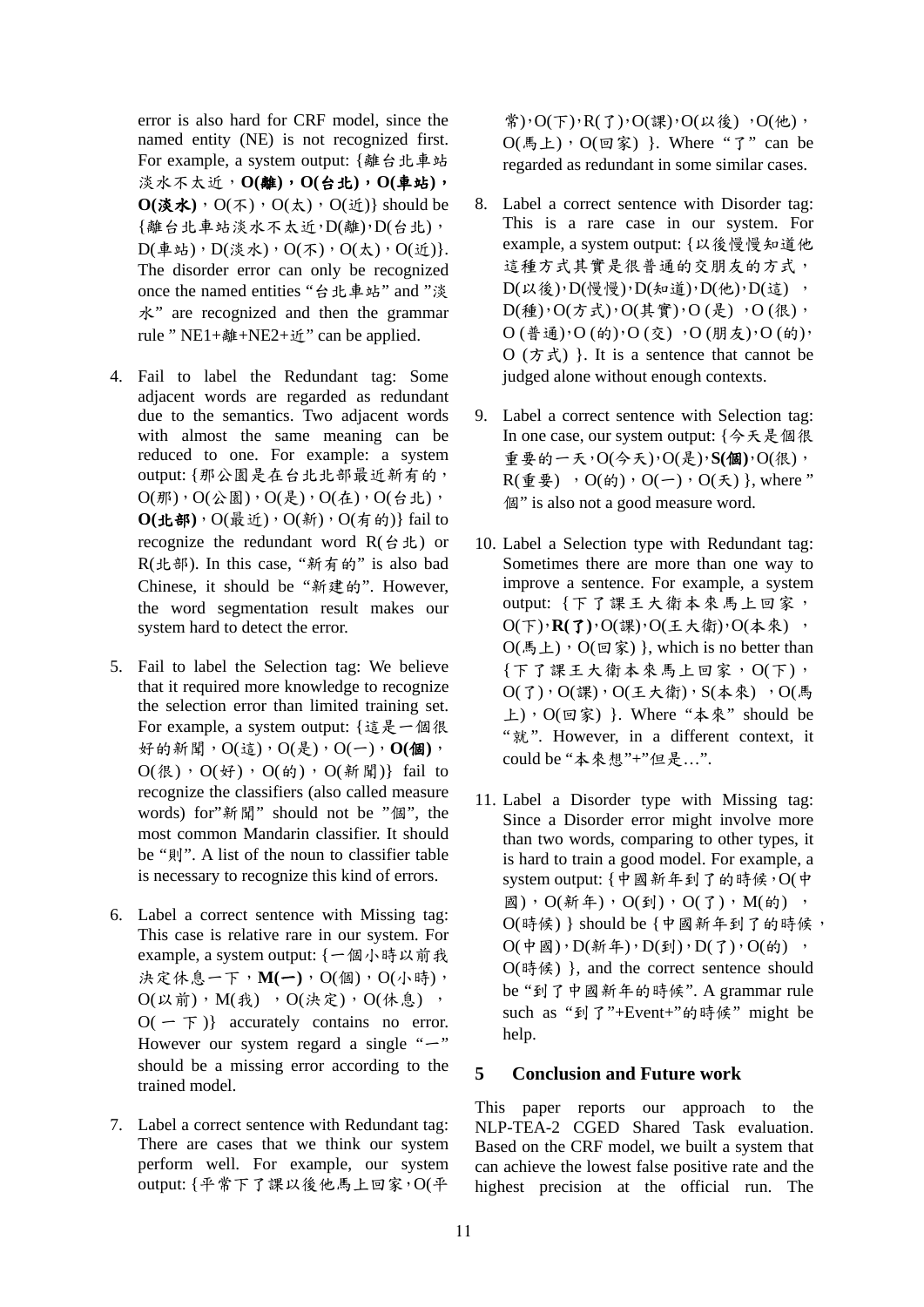approach uniformly dealt with the four error types: Redundant, Missing, Selection, and Disorder.

 According to our error analysis, the difficult cases suggest that to build a better system requires more features and more training data. The system can be improved by integrating rule based system in the future.

Due to the limitation of time and resource, our system is not tested under different experimental settings. In the future, we will test our system with more feature combination on both POS labeling and sentence parsing.

## **Acknowledgments**

This study is conducted under the "Online and Offline integrated Smart Commerce Platform(2/4)" of the Institute for Information Industry which is subsidized by the Ministry of Economic Affairs of the Republic of China .

# **Reference**

Lafferty, A. McCallum, and F. Pereira. (2001) *Conditional random fields: Probabilistic models for segmenting and labeling sequence data*. In Intl. Conf. on Machine Learning.

C. W. Clevereon, (1972), *On the inverse relationship of recall and precision*, Workshop on Machine Learning for Information Extraction, pp.195-201.

C. van Rijsbergen, (1979),*Information Retrieval*,

Butterworths.

Ru-Yng Chang, Chung-Hsien Wu, and Philips Kokoh Prasetyo. (2012). *Error Diagnosis of Chinese Sentences Using Inductive Learning Algorithm and Decomposition-Based Testing Mechanism*. ACM Transactions on Asian Language Information Processing, 11(1), article 3, March.

Chung-Hsien Wu, Chao-Hong Liu, Matthew Harris, and Liang-Chih Yu (2010). *Sentence Correction Incorporating Relative Position and Parse Template Language Models*. IEEE Transactions on Audio, Speech, and Language Processing, 18(6), 1170-1181.

Shih-Hung Wu, Hsien-You Hsieh. (2012). *Sentence Parsing with Double Sequential Labeling in Traditional Chinese Parsing Task*. Second CIPS-SIGHAN Joint Conference on Chinese Language Processing, pages 222–230.

Jui-Feng Yeh, Yun-Yun Lu, Chen-Hsien Lee, Yu-Hsiang Yu, Yong-Ting Chen. (2014). Detecting Grammatical Error in Chinese Sentence for Foreign.

Tao-Hsing Chang, Yao-Ting Sung , Jia-Fei Hong, Jen-I CHANG. (2014). KNGED: a Tool for Grammatical Error Diagnosis of Chinese Sentences.

Yu, L.-C., Lee, L.-H., & Chang, L.-P. (2014). *Overview of grammatical error diagnosis for learning Chinese as a foreign language*. In Proceedings of the 1stWorkshop on Natural Language Processing Techniques for Educational Applications, 42-47.



Figure 2: The framework of the proposed system.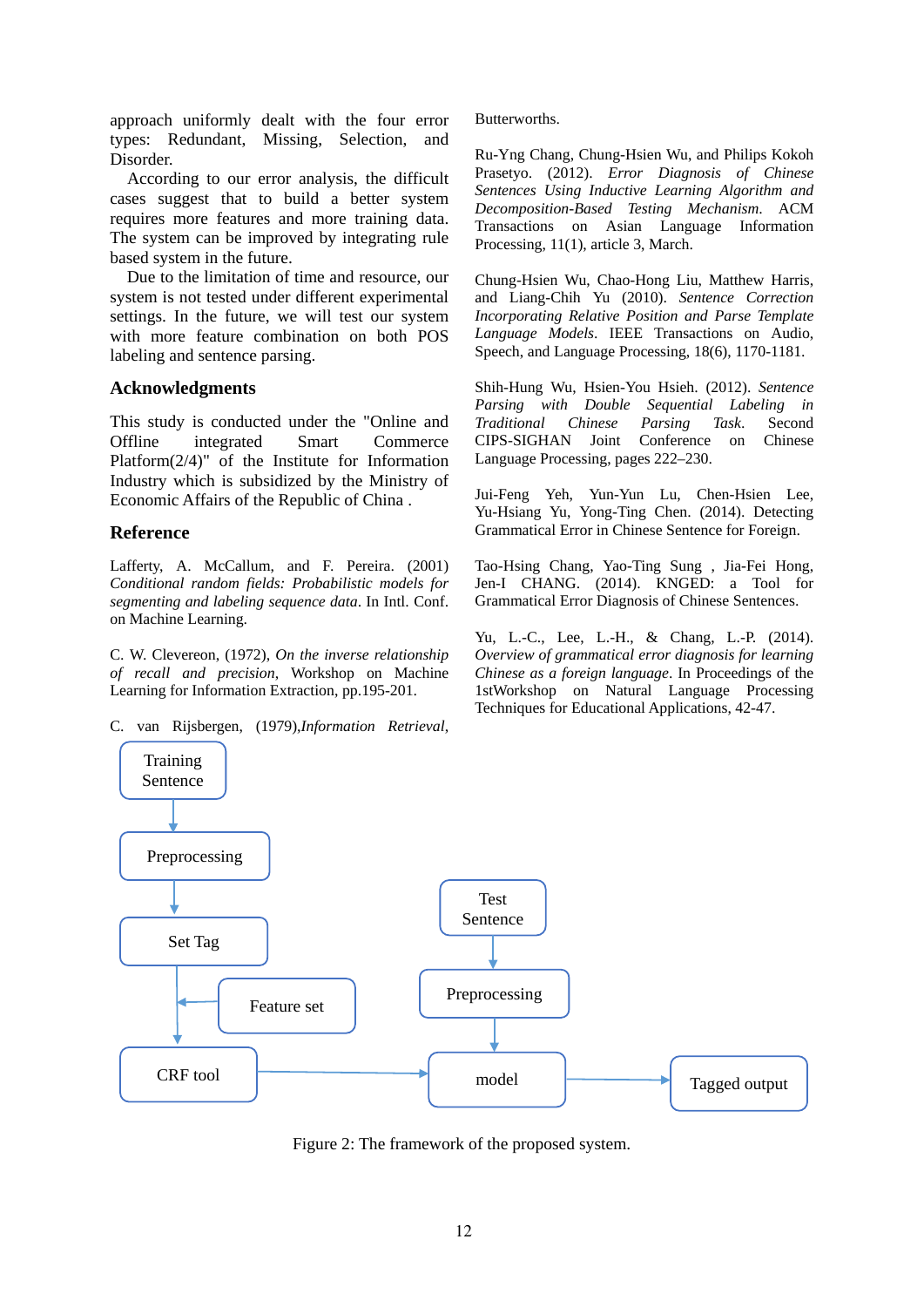| <root><br/><essay title="不能參加朋友&lt;br&gt;找到工作的慶祝會"><br/><math>&lt;</math>TEXT&gt;</essay></root> |
|--------------------------------------------------------------------------------------------------|
| $\langle$ SENTENCE id="A2-0003-1">                                                               |
| 我以前知道妳又很聰明又用功                                                                                    |
| $\langle$ /SENTENCE>                                                                             |
| $\langle$ /TEXT>                                                                                 |
| $\langle$ MISTAKE id="A2-0003-1">                                                                |
| <type>Redundant</type>                                                                           |
| <correction>我以前知道妳又</correction>                                                                 |
| 聰明又用功                                                                                            |
|                                                                                                  |
|                                                                                                  |
|                                                                                                  |

Figure 3: An example of the source data.

|                 | col <sub>0</sub> | col1       | col2 |
|-----------------|------------------|------------|------|
| $r-2$           | 他                | N          |      |
| $r-1$           | 是                | Vt         |      |
| $r0$ (目前 Token) | 真                | <b>ADV</b> | R    |
| r1              | 很                | <b>ADV</b> |      |
| r2              | 好                | Vi         |      |
| r3              | 的                | m          |      |
| r4              |                  |            |      |
|                 |                  |            |      |

Table 12: A sample training sentence.

| <b>Template Meaning</b>     | Template                                                                                                                                                  | <i>Feature rule</i> |
|-----------------------------|-----------------------------------------------------------------------------------------------------------------------------------------------------------|---------------------|
| $Term+POS$                  | $\frac{\%x[0,0]}{\%x[0,1]}$                                                                                                                               | 真/ADV               |
| Term+Previous Term          | $\frac{\%x[0,0]}{\%x[-1,0]}$                                                                                                                              | 真/是                 |
| Term+Previous POS           | $\frac{\%x[0,0]}{\%x[-1,1]}$                                                                                                                              | 真/Vt                |
| POS+Previous Term           | $\frac{9}{8}$ x[0,1]/% x[-1,0]                                                                                                                            | ADV/是               |
| POS+Previous POS            | $\frac{1}{2}$ $\frac{1}{2}$ $\frac{1}{2}$ $\frac{1}{2}$ $\frac{1}{2}$ $\frac{1}{2}$ $\frac{1}{2}$ $\frac{1}{2}$ $\frac{1}{2}$ $\frac{1}{2}$ $\frac{1}{2}$ | ADV/Vt              |
| Term+Previous<br><b>POS</b> | Term+Previous <sub>%X[0,0]/%x[-1,0]/%x[-1,1]</sub>                                                                                                        | 真/是/ Vt             |
| POS+Previous<br><b>POS</b>  | Term+Previous <sub>%X[0,1]/%x[-1,0]/%x[-1,1]</sub>                                                                                                        | ADV/是/Vt            |
| Term+Second Previous Term   | $\frac{\%x[0,0]}{\%x[-2,0]}$                                                                                                                              | 真/他                 |
| Term+Second Previous POS    | $\frac{\%x[0,0]}{\%x[-2,1]}$                                                                                                                              | $\bar{\rm A}$ /N    |